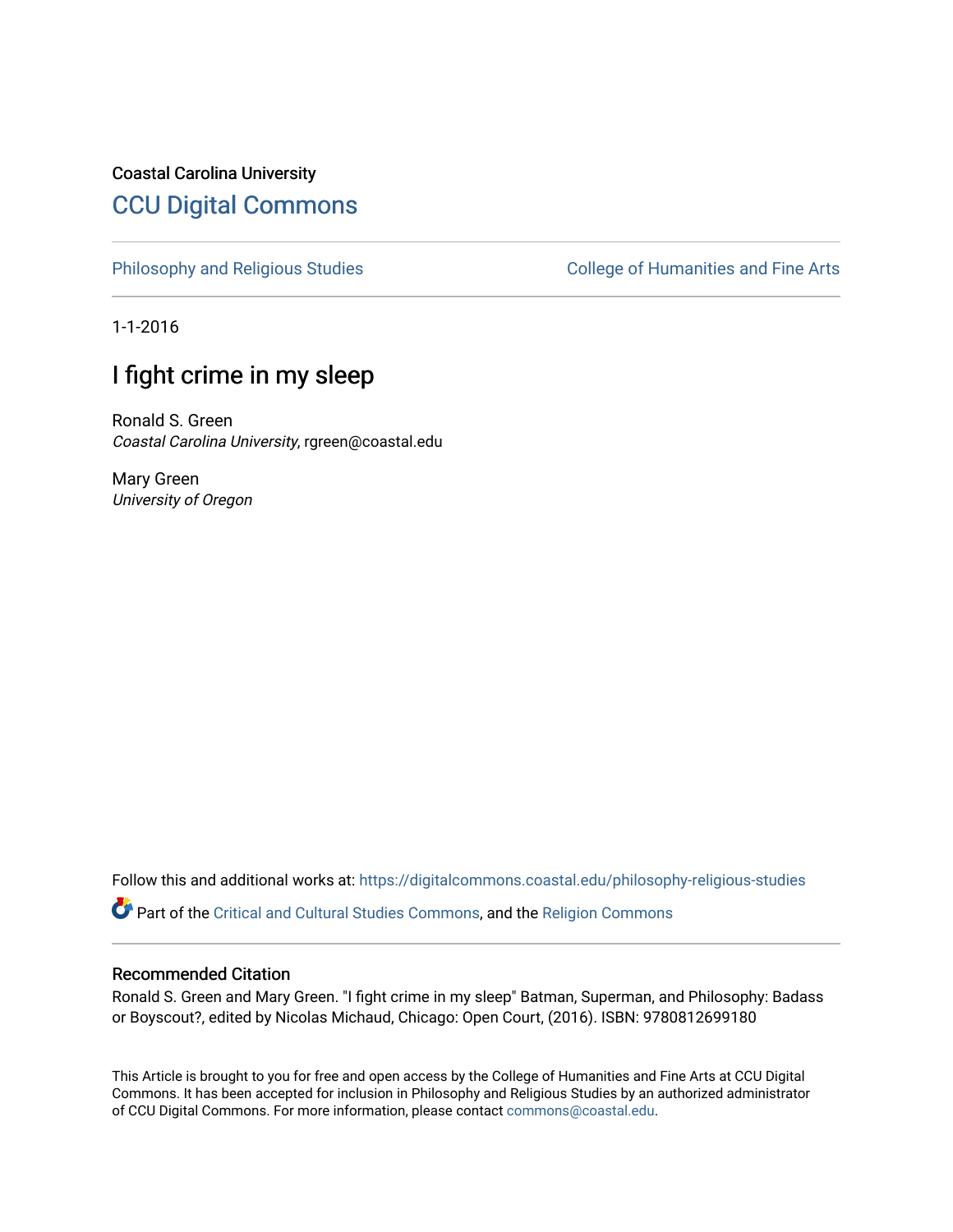#### **When you fight crime you're never really asleep and you can never fully awaken**

#### **Mary Green and Ronald S. Green**

## FOR IMMEDIATE RELEASE:

Man sent to Arkham after Two Face-like Altercation over Buddhism

GOTHAM CITY, IL/NY. Police escorted a self-proclaimed "crime fighter" to Arkham Asylum yesterday after responding to a domestic disturbance call. Upon arrival at the scene they discovered only one man in a superhero costume rolling down stairs and whipping himself with a broken car antenna. Officer James Gordon told reporters that the man was ranting about whether Buddhism favored Superman or Batman. Gordon said, "As we led him away he kept asking frantically 'Which of the two is closer to awakening; what superpower is best for becoming enlightened; who is more able to see reality like the Buddha; what is the karmic connection and interconnectivity of Superman, Batman, and the criminals they fight?'" Upon admission to the asylum, the man was entrusted to the care of a resident psychiatrist who also understands Buddhism.

"With a Batarang Between Your Teeth, You Speak Only in Vowels. Its tip jabs at the back of your tongue as the serrated point of its wing presses into your palate. There are one hundred varieties of batarangs, the sonic batarang, the siren, the smoke emitting, the exploding, and the magnetic batarang made to disarm a criminal. I know this because he knows this. Superman knows this because Batman knows this and vice versa. Be glad this one wasn't Batarang X.

People say you always hurt the one you love. Well, it works both ways. But it hadn't always been like this between us. For the longest time we had been super friends and the things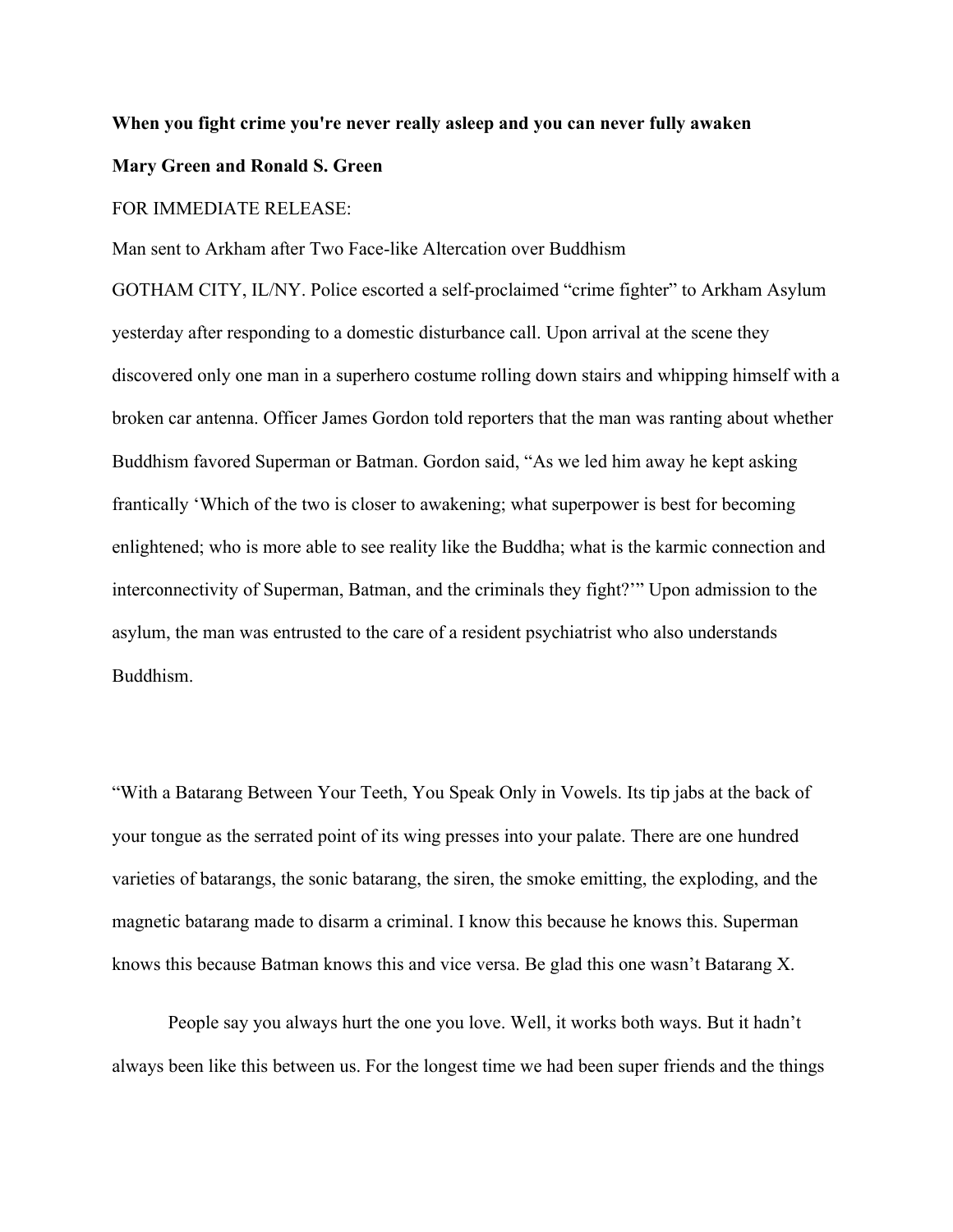we did together helped me sleep. Before that I was lost to night terrors about the orphaned children of murdered parents. This had made me as cold as the Joker's laugh.

If you asked me now, I couldn't tell you why I called him or even how. It seems to me now that I just called out and he was there. Maybe he was waiting for that and shortly after arriving he said, 'I want you to do something for me. I want you to hit me as hard as you can.' I said, 'You just want me to hit you?' and he replied 'C'mon, do me this one favor.' When I hesitated at this absurd suggestion, he continued, 'I don't want to die without any scars.'

Let me tell you about my extraordinary associate. He took a job as a book editor at a prominent company under the alias of Nicolas Michaud so he could remove lewd and lascivious scenarios from manuscripts. He also works as a waiter, whipping out his thermometer and plopping it into soup bowls before serving, cooling it with his breath to make sure no citizen gets burnt."

[The doctor interrupts this narration.]

"It sounds to me like your call was actually a cry for help, an attempt to escape from the fears that have always plagued humanity, those surrounding old age, sickness, and death. Even the Buddha said this around the sixth century BCE. Your friend's behavior amounts to attempts at imposing order on the world. That might make you feel better for a moment, but it won't last, as the Buddha said, because all things are impermanent and constantly changing. He called this one of the three marks of existence and said we have to come to grips with this if we're ever going to be happy."

"Maybe so, but quite to the contrary of trying to arrange orderliness like my friend, I was working at LexCorp and let me tell you, that wasn't helping me sleep either. But my friend brought me to something that changed all of that.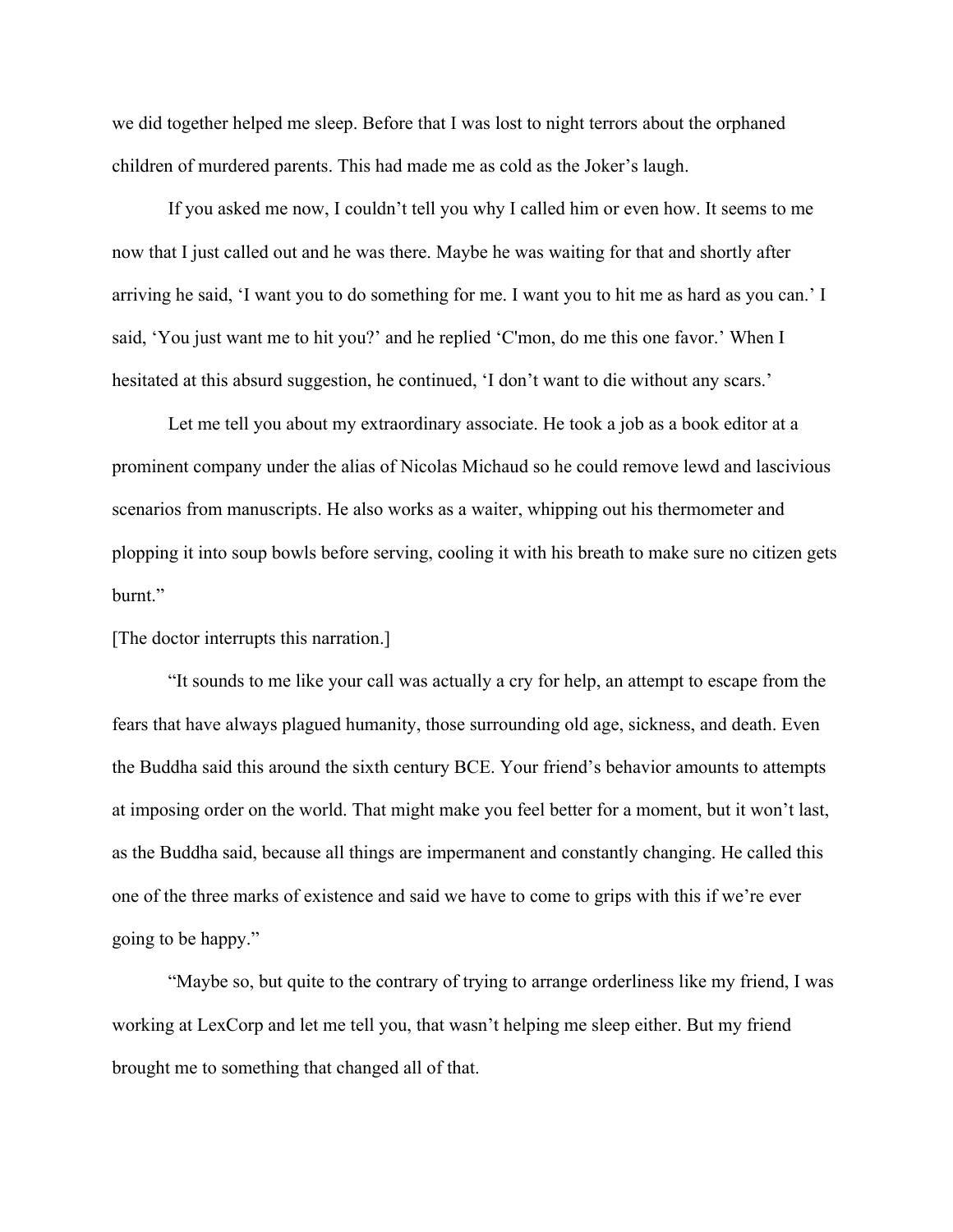If you punch someone as hard as you can in the skull you'll probably get a boxer's fracture and be turned in to the authorities by the x-raying doctor. I don't punch as hard as I can. It could kill someone. Still, I let go with a pretty good one and my friend took it better than I'd seen any man do before and then returned one that was at least equal to my own. Catching me by surprise, I almost tripped over my own feet. Slowly, we traded blows like this until we began to attract onlookers. One, a brawny blond man who smelled like fish, asked, 'Can I be next?'. Without hesitation my friend answered, 'Lose the trident.'

#### **He secretly rented the Hall of Justice with my credit card.**

I don't know how he found that house but it looked like it was waiting to be torn down. Most of the windows were boarded up and none of the locks worked. 'What are you reading?' he asked.

'Listen to this, there's a whole set of the Mad Monk series create by Bob Kane. The Mad Monk, wearing a red hood, is a vampire. He feeds blood to his assistant, Dala. She in turn lures other women to his lyre.'

'What is that, *Dracula and Philosophy*?'

'I am Bob Kane's bizarre creation...'

'...as penned by others.'

Once a week we would meet with the other aspiring heroes we were attracting to trade blows. Six days a week we were plagued by our own silent fears of old age, sickness, and death. But on that one day a week, we were titans. At our gatherings he started by giving talks about what we were all after, talking about 'truth, justice, and the American way.' Later he asked me, 'If you could fight any philosopher, who would it be?'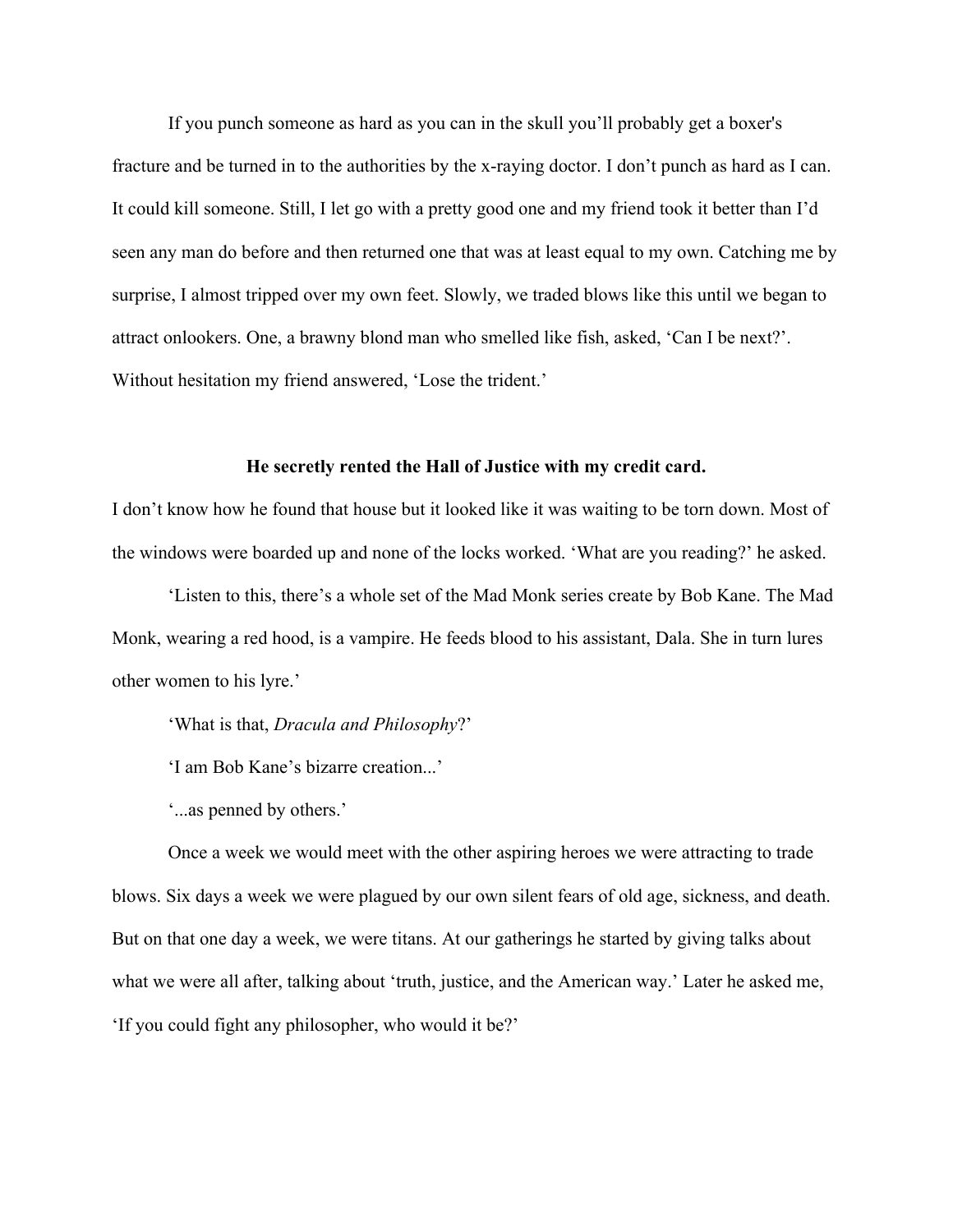'Descartes,' I said, 'for cutting cats in front of students to demonstrate they have no souls. You?'

'I'd fight Buddha.'"

[The doctor interrupts the narration again.]

"Okay, fair enough if you want to make fun of my previous suggestion. But since you brought it up along with justice and the American way, Buddhism defines truth, the provisional and the ultimate. The provisional truth has the three marks of existence as I mentioned, impermanence or *anicca* is one of them. The others are no self or *anatta* and perpetual dissatisfaction or *dukkha*. The ultimate truth is nirvāṇa. I've already describe how your buddy can't deal with the truth of impermanence.

Now let me suggest that he also fails to understand that the individualism he conceives among the fighters is a construction, a "self" narrated by the brain and imposed on experience in terms of likes and dislikes, that is, desires for the world to be different. This is what perpetuates the third of these marks, dissatisfaction. As long as you and your friends engage the world with an 'us and them' attitude of conflict, you will always perpetuate dissatisfaction. The Buddha said that hostility is never appeased by hostility but only by the absence of hostility is it appeased. Buddhism holds non-hurting, *ahimsa*, as one of its highest qualities. Resist not evil. This is an essential part of the path to awakening and awakening others. Buddhism defines justice as karma. In order to awakening to the truth of the world, one must understand karma and take responsibility for action. Karma is at work in *anicca*, *anatta*, and *dukkha*. When dualistic illusions about reality are overcome, there can be no 'verses' in the scenario."

"You have more Zen tricks than a Palahniuk novel, doctor. Soon the others wanted to move into the dilapidated house with us so that they could continue their once-a-week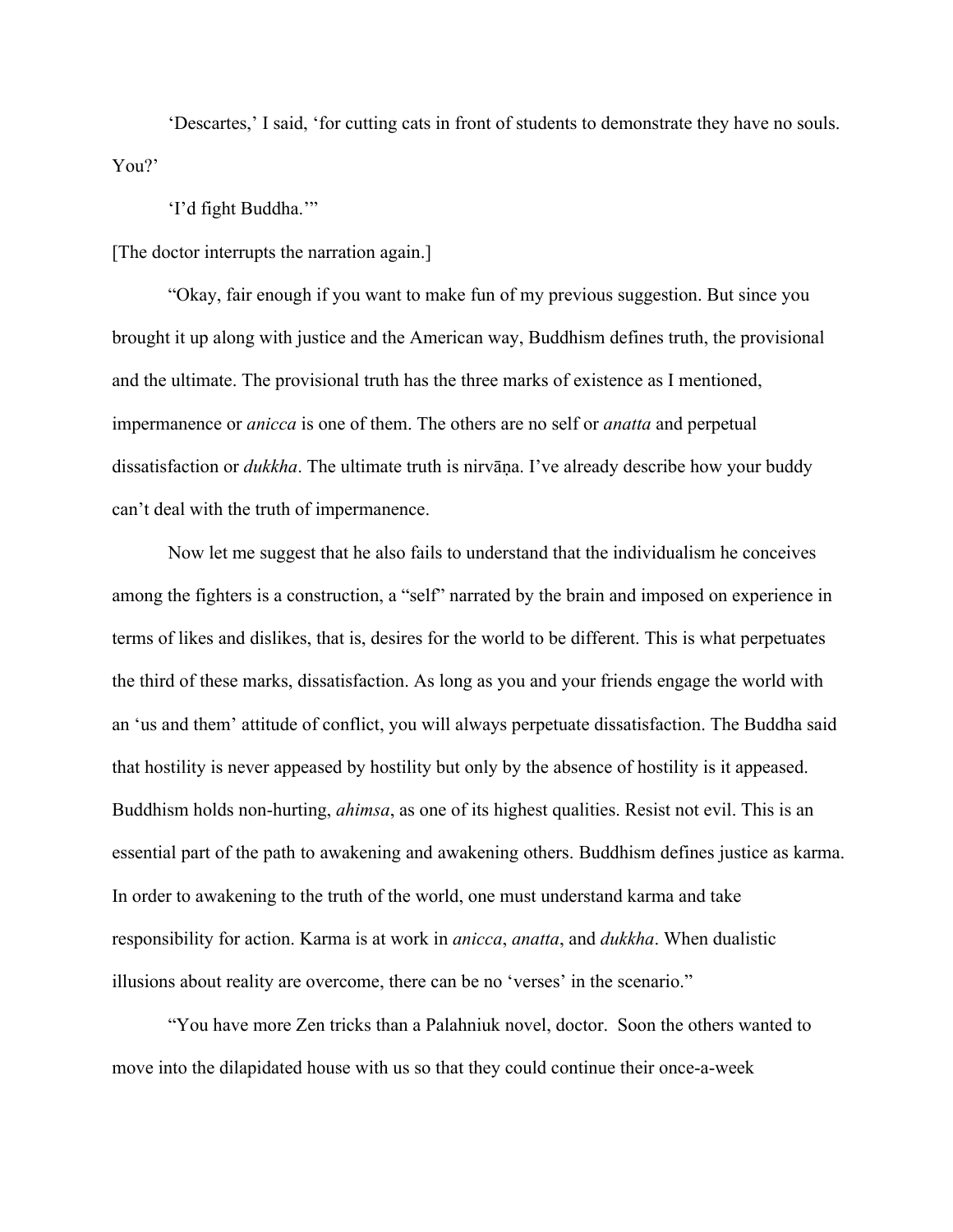experience…perpetually, as you say. But he wanted to test them first, to make sure they were serious and worthy. To do this, when one came to our front door, he'd make them stand outside for days, occasionally shouting something at them like…

## **'Your Ring is too Gaudy! Get your Lantern off my Porch!'**

'Bad news friend. It's not gonna happen. Your wings are too big!' or 'Do you think this is a game? You're too green, Manhunter! I'm going inside to get some fire!' Finally, after three days of putting up with this, he walked up to the emerald knight and said, 'Do you have two skintight computer generated imagery suits?'

'Projected only by my ring, sir!'

'Two green masks with no visible means of support?'

'Supported by my headstrong personality, sir!'

'Are you Parallax free?' Silence.

Then, 'That hurt, sir!'

'Go inside.'

Inside he began to hand out homework assignments in sealed envelopes and started referring to the house as The Hall of Justice. He called the team he had assembled Project Justice. He sent Arthur Curry on assignment to protect the seven seas, Hal Jordon to patrol the American western coastline with Ferris Air, and we were to take the ground in our city. Each of us was to be vigilant in our watch for crime and break it up should we witness one. Some were sent to spawn branches of Project Justice like franchises not only in Metropolis and Gotham, but in Coast City, Central City, Midway City and even to the far reaches of Leesburg, South Carolina.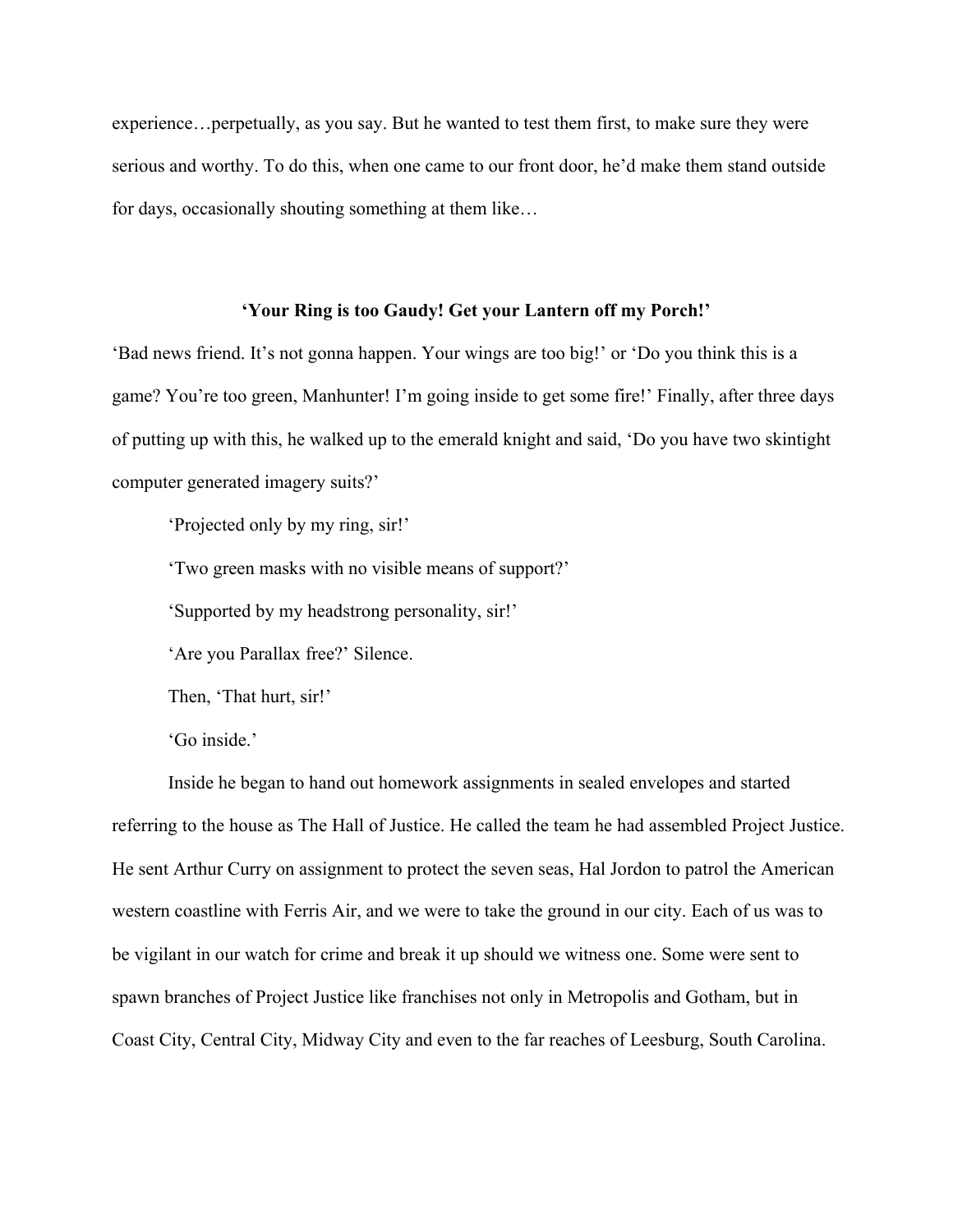But I also heard that LexCorp was setting up Project Injustice at every one of these turns and more.

Living in our neighborhood, it wasn't long before the two of us stumbled upon what our assignment called for, an armed robbery in progress at the local convenient store. We didn't even break stride but walked in saying, 'Put that gun down' and 'It's all over now.'

He swung the gun around at us and laughed, saying, 'What are you cosplay geeks doing here, take a wrong turn to Comic-Con?'

'You need to call a doctor about that ulcer. I can see it throbbing and about to burst from here. Hmmm, let's see what else we have here...David Hume. 1739 Empirical Ave.'

'Whha? How'd you know all that? Do I know you?'

'I can see it in your wallet.'

'Since you know who I am, you must also know I don't back down from an argument that easy.'

'You're not going to win this one David. Put that gun down. Now there's no need for the police either. This is all just a huge misunderstanding we can figure out according to natural law. Let's give you a little guidance, using gravity.' The would-be robber was dragged by the arm from the store, his gun crushed underfoot, destroying a piece of sidewalk public property in the process. Then, with David Hume over one shoulder, we flew up the fire escape ladder to the top of the building across the street and stood on the ledge holding him there. 'So, David, I doubt you wanted to grow up to be a small time convenience store robber. What *did* you want to be?'

'Ahh, ahh, let me down!'

'I don't think you want me to do that. It's what, four stories down?'

'Answer him David!'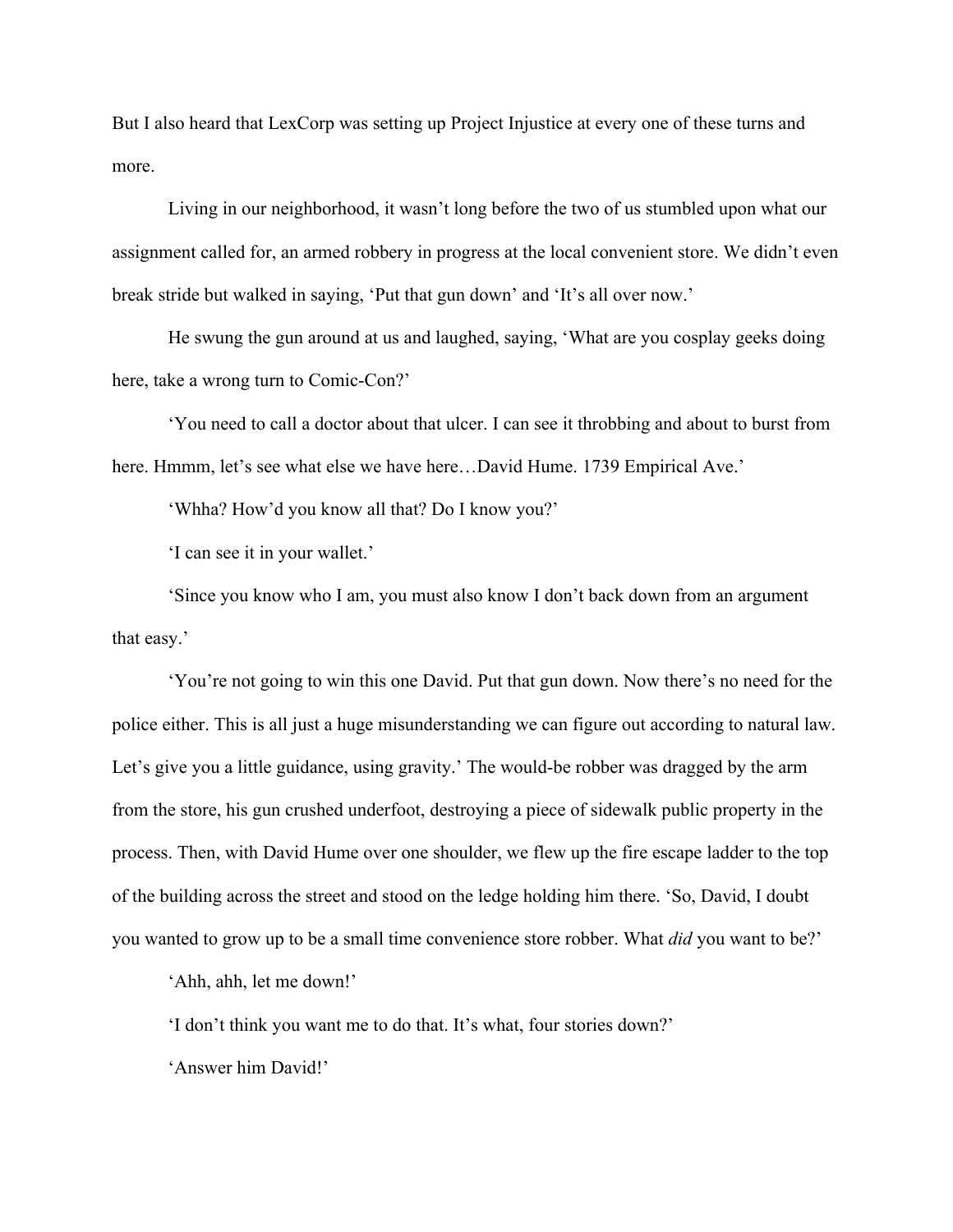'Let me down! Your idea of law and order isn't grounded on what is, but on what you think it ought to be.'

'Who are the people in those pictures in your wallet, your mom and dad? I hope they won't have to call up kindly doctor so-and-so to dig up your dental records, because there won't be much left of your face if I have to drop you down there. Then the details of my idea of law and order aren't going to matter so much to you.'

'Hey! Hold up. This wasn't a part of our plan. Answer him David!'

'A, a philosopher.'

'Ahhh, hence the college ID and the attitude.'

David looked over the side of the building, then said, 'Just going along with accepted values is legal positivism!'

'Going along with accepted values is exactly what makes you the pale criminal you are, as Nietzsche said to your fellow philosophers. This separates you from the super criminals we usually deal with; you have a since of guilt. That's why I'm giving an option I don't give them. If you're not back in school studying philosophy in six months from now, I'm going to revisit this ledge with you and your sophist smarts.'

'Okay, okay. I was planning to go back anyway, but I owe so much in student loans as it is…and bankruptcy won't help, you know! Hey, since it's illegal to torture prisoners, aren't you being a little Machiavellian yourself?'

'You don't want to stick around to find out the extent of it. Now, get out of here before the police arrive. Run David, run!'

As David ran off I said, 'Come on! What are we doing here? I know we want to stop crime but I never knew what a jerk you could be.'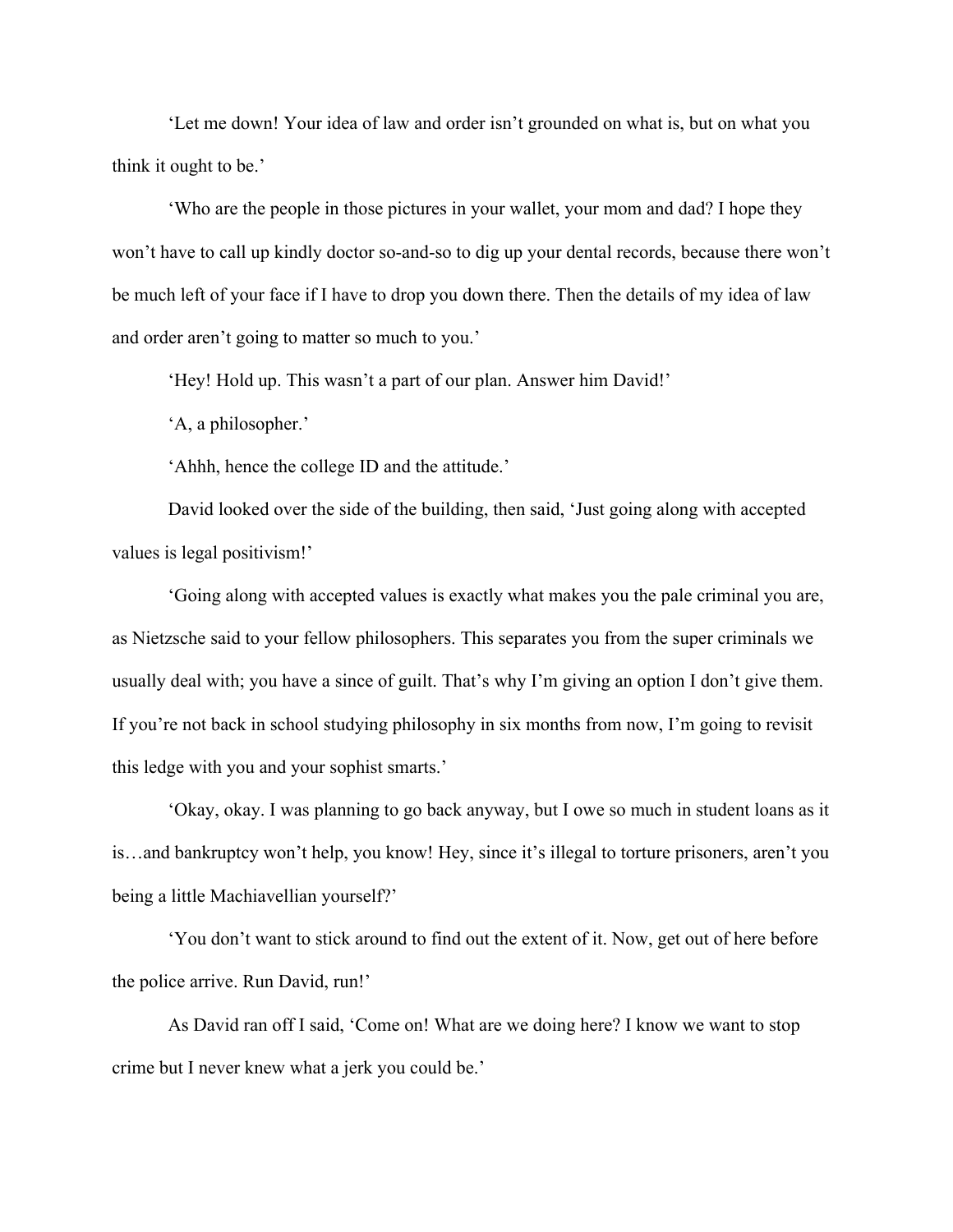'Then you haven't been keeping up with the New 52. Listen, all this is just Smallville. What I'm really after is the big global extorters and murders. I'm just assembling the crew now, and training you. Soon we'll be ready to bring down the largest evil in the world, LexCorp.'" [The doctor interrupts.]

"Sooo, I'm going to entertain for a few moments that you actually believe as least some of these Action Comics stories you're telling and try to help you through them. But I really have my work cut out for me. Let me start with these superpowers you're so fixated on.

Buddhism has what's called the Wheel of Life. It's a drawing illustrating six types of existence. Among these we find one called the "realm of the titans."

"That's appropriate."

"I thought so. Those in the realm of the titans are not human, but possess superhuman powers. Unfortunately, these demi-gods are constantly fighting. They can't seem to help themselves; it's their nature to kill and be killed in wars. Some say there are six types of humanoid existences in the universe and others interpret the six as psychological states. According to any of the interpretations, the Buddha specified that it is far better to be human. Only as humans are we capable of reaching the ultimate, which is Buddhahood. Thus, in this view, Batman has an advantage over Superman because Superman is far more distracted by and is a slave to his own superpowers. For example, his "super-intellect" is self-defeating. According to the Buddha's Four Noble Truths, intellect is causing us perpetual dissatisfaction, *dukkha*, because it's through the intellect that we impose a self-identity and judgments on the world instead of just experiencing life.

In addition to self-identity being manufactured and imposed on experiences, the superheroes you seem to idolize have manufactured a second secret identity, twice removing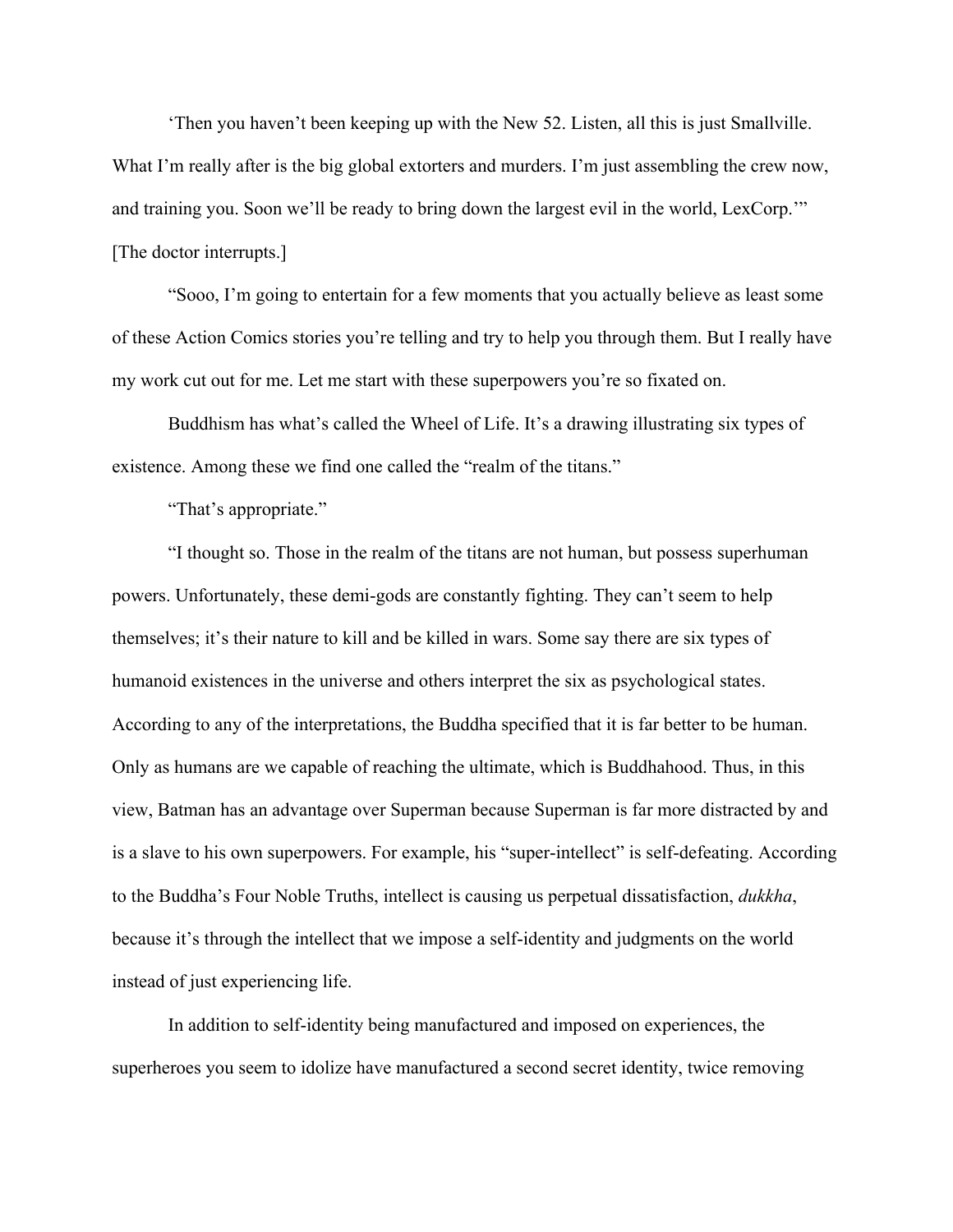themselves from the reality of pure experience. But this truth about their identities, that they are manufactured, is even secret from themselves. So, even though Superman seems to be able to experience various realms of space and various time periods, past, present and future, his understanding of ultimate reality is thereby reduced because all of these experiences are in the context of false perception, taking the illusion created in his mind as reality. I might even go as far as saying that because Superman has a self-defeating super-intellect, Bizzaro may even be more capable of enlightenment than either Superman or Batman, like a Zen lunatic of sorts."

"Oh yeah? What about the power to fly?"

"Buddha told his followers that if they happened to develop the ability to levitate through meditation, they should ignore it because it would only distract them from achieving the real goal."

"Well, what about heat vision?"

"External heat vision is not as good as internal ascetic heat, called *tapas*."

"What about x-ray vision?"

"X-ray vision is not as good as the Buddha-eye. The Buddha is able to see what people truly need and prescribe "medicines" according to their capacities. Superman and Batman are only able to beat people. But I'm intrigued. How has this story of yours played out so far?"

"Did I ever tell you about the time he burnt this kiss-shaped scar on the back of my hand with his heat vision and then cooled it with his Ice Breath Those cold lips felt as good as his hot eyes had felt bad.

#### **My God! I haven't been kissed like that since Robin.**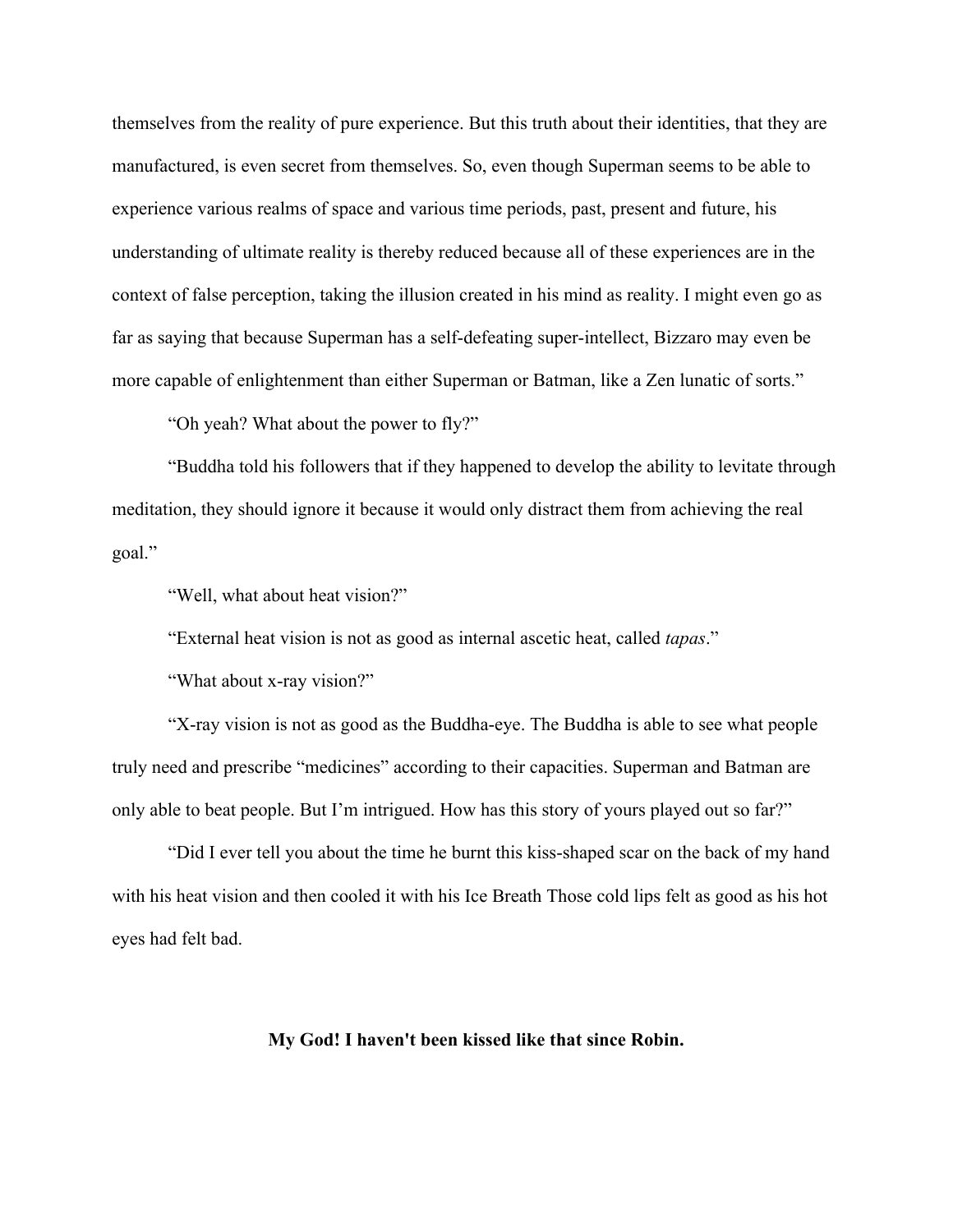That aside, by the time I had figured out what he was ultimately up to and our real interconnection became clear to me, it was too late. He had already taken the Phantom Zone projector to the Fortress of Solitude, rewired it not as an arrow this time, but with an explosive charge that could propel an entire floor of a building into oblivion. He planted this charge over the ceiling tiles in one of the bathrooms of LexCorp's corporate office. Once I figured it out, I pleaded with him to stop. 'Listen Blue, I'm truly grateful for everything that you've done for me, but this is way, way too far. I'm begging you, I don't want this. Please, you can't even send one person to the Phantom Zone, much less every senior employee of the LexCorp and anyone else who happens to be in the area. It's not ethical!'

'Not ethical?! You wanna lecture me on ethics now? Setting aside the fact that you're in no position to do so, Masked Manhunter, you have to admit that these people are horrible global terrorists and their minion is Project Injustice.'

'You're not judge, jury, and executioner! Let the legal system sort them out.'

'I know what I'm doing. Haven't I brought us this far with super-intellect? No one dies; we're sticking to our vow.'

'It's worse than death! They'll become disembodied spirits. They don't age, they can't touch anyone, they can only watch and communicate telepathically. It is a living hell and you don't have the right to do that to any being, not even the vilest murderer.'

'What do you want?! Do you want to go back to insomnia, to reading Marvel to help you doze off? Forget it. I won't do it. So shut up. 60 seconds. Can you see alright, Caped Crusader?'

'Just wait! I can figure this out. This isn't even real, just like Buddha says. You're not real. You're like my extreme superego unleashed. No one can fly around the world and spin it backwards to reverse time. Time isn't even like that. I'm just taking my own ambition to stop the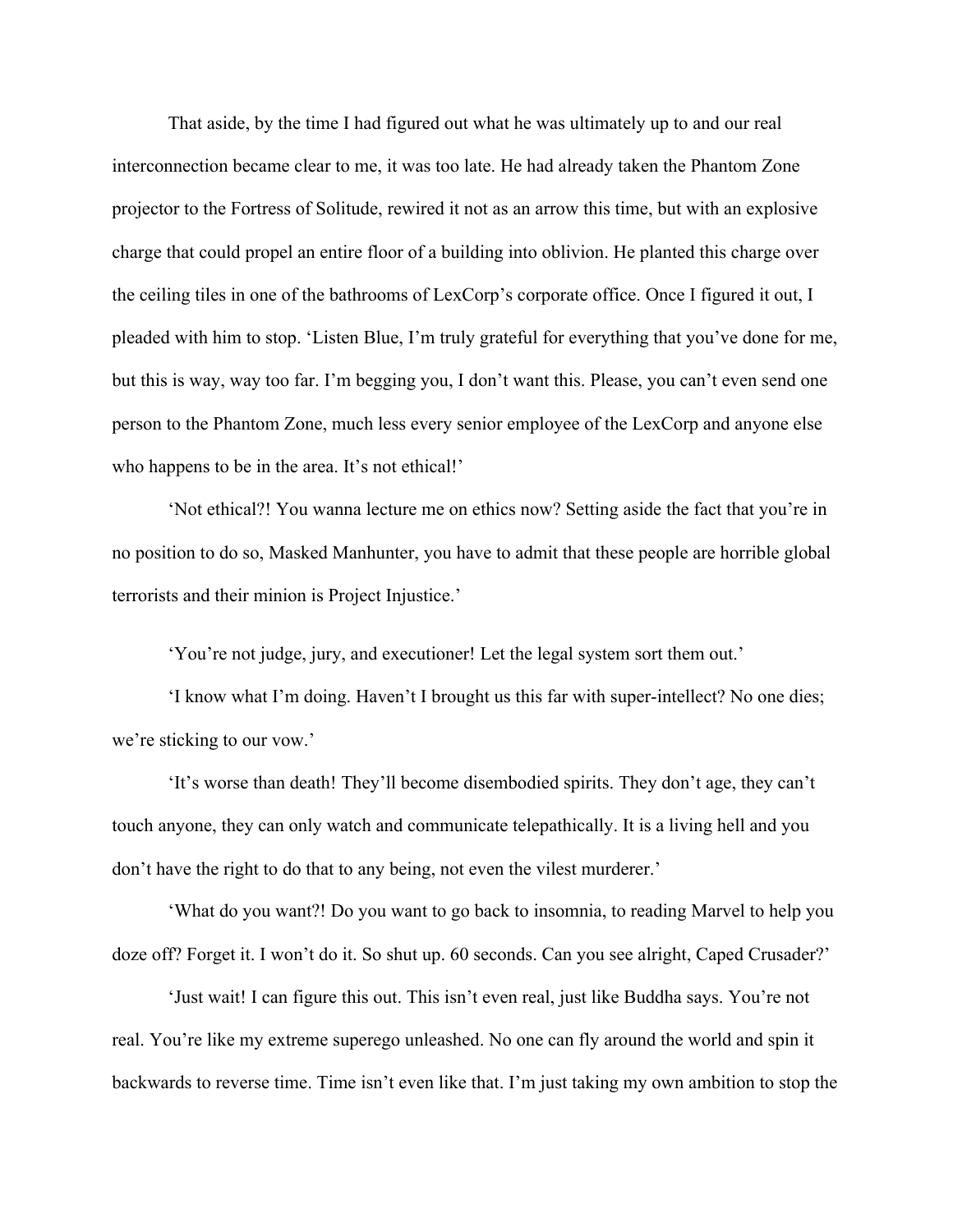crimes that killed my parents and supercharging them. You hear like I want to hear, you see like I want to see, you're fast like I want to be fast…'

'How do you know I'm not just projecting my desire to fit in as a human as the *you* that I'm creating in *my* mind. Maybe *you're* the one who's not real. If you're really convinced that I'm not real, then what are you so afraid of? But, if I *am* real, well, I'd like to see the world's greatest detective try to stop the Man of Steel. 45 seconds. What's that? A batarang? I wouldn't care if you affixed a nuclear warhead to it. Which of the one hundred is it?'

'It's none of them. You don't know it because I didn't know it. I know that you know at least everything I do. But this one I wouldn't even acknowledge to myself. I kept it out of my head with mindfulness meditation just in case you *were* a figment of my imagination, concentrating only on my breaths, I'm breathing in…I'm breathing out.' [He opens one eye after giving this meditation demonstration and said to the doctor] Okay, just hear me out.

'Whichever batarang it is, don't make me stick it…'

Before he could finish his sentence, I stepped forward and saw Kal-El's right leg quiver slightly. It was working and that was my cue to clock him fully in the square of his jaw with the same fist I held the batarang. He fell back on one knee and was quickly back up, but humanly quick this time. He swung, I parried; he kicked, I deflected. Maybe on the sun or moon I'd be finished. But we both knew what was going to happen given equal footing in my city. My fists and elbows went around every swing and block he tried until I straddled him and forced it into his mouth panting, 'Say hello to the Kryptonite batarang. It's number 101 and is soon to become number 1002 of the *1001 Ideas That Changed the Way We Think*.'

I think this is about where we came in. He asked in a muffled voice, 'Where did you go, psycho boy?'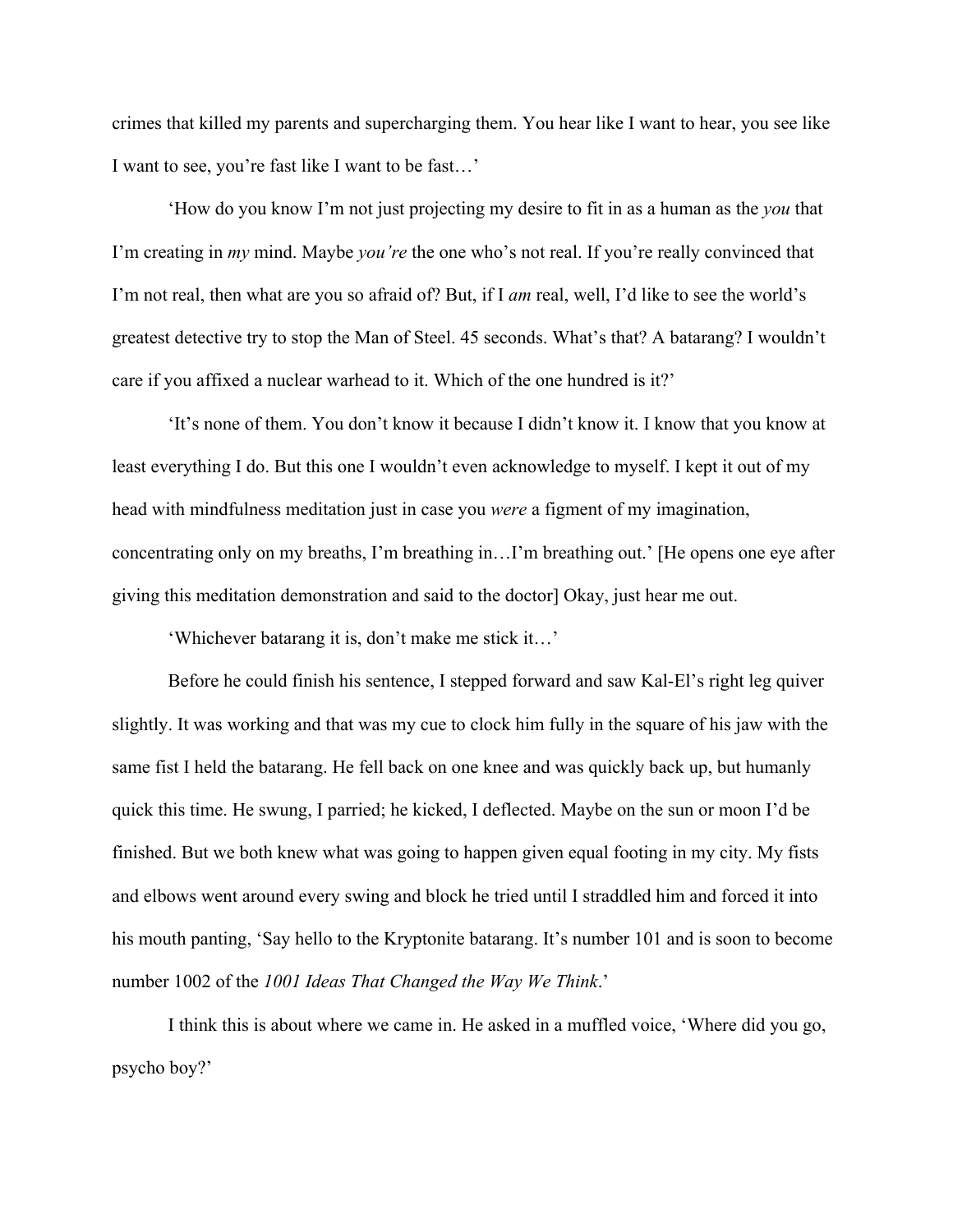I answered, 'I wanted to destroy something beautiful, our relationship.'

'H-ow…?'

'I have always kept a vile of Kryptonite for just this occasion. Knowing it would inevitably arrive, I just planted it in a batarang.'

## '*Ahmfff*.'

'I didn't catch that, Man of Tomorrow. Would you like to say a few words to mark the occasion?' I withdrew the batarang and saw a tiny stream of alien blood trickle from its tip as I helped him to his feet with my left hand. For all of his obsession and dictatorial insistences, I still could not help but love my longtime fellow legionnaire. But as Gandhi said, there is no people on earth who would not prefer their own bad government to the good government of an alien power.

As he stood swaying still under the influence of the Kryptonite and my fists, he smiled and managed in a hoarse whisper, 'One second,' collapsing into me fully. Suddenly there was a silent blast like at ground zero of the apocalypse. A ghastly flash of light spread from the center with a color I'd never witnessed, somehow sucking away all the oxygen in its wake. The last thing I saw out the window before losing consciousness was the top floor of the Daily Planet turning into an outline of itself, then dissolving completely, taking with it in the radiance the Metropolis Marvel, who had fallen over my body like an invulnerable shield.'" [The doctor was silent for a moment with the blunt tip of her pen touching her lips, as if still taking in the fantastic details of the story. Then she said the following.]

"Well, I *was* hesitant to bring this up it, but you said it all for me. Like Superman, because Batman's mind is always engaged in conflict, he is barely capable of awakening and never will as long as he keeps up that lifestyle. But it's more, much more than that. Batman's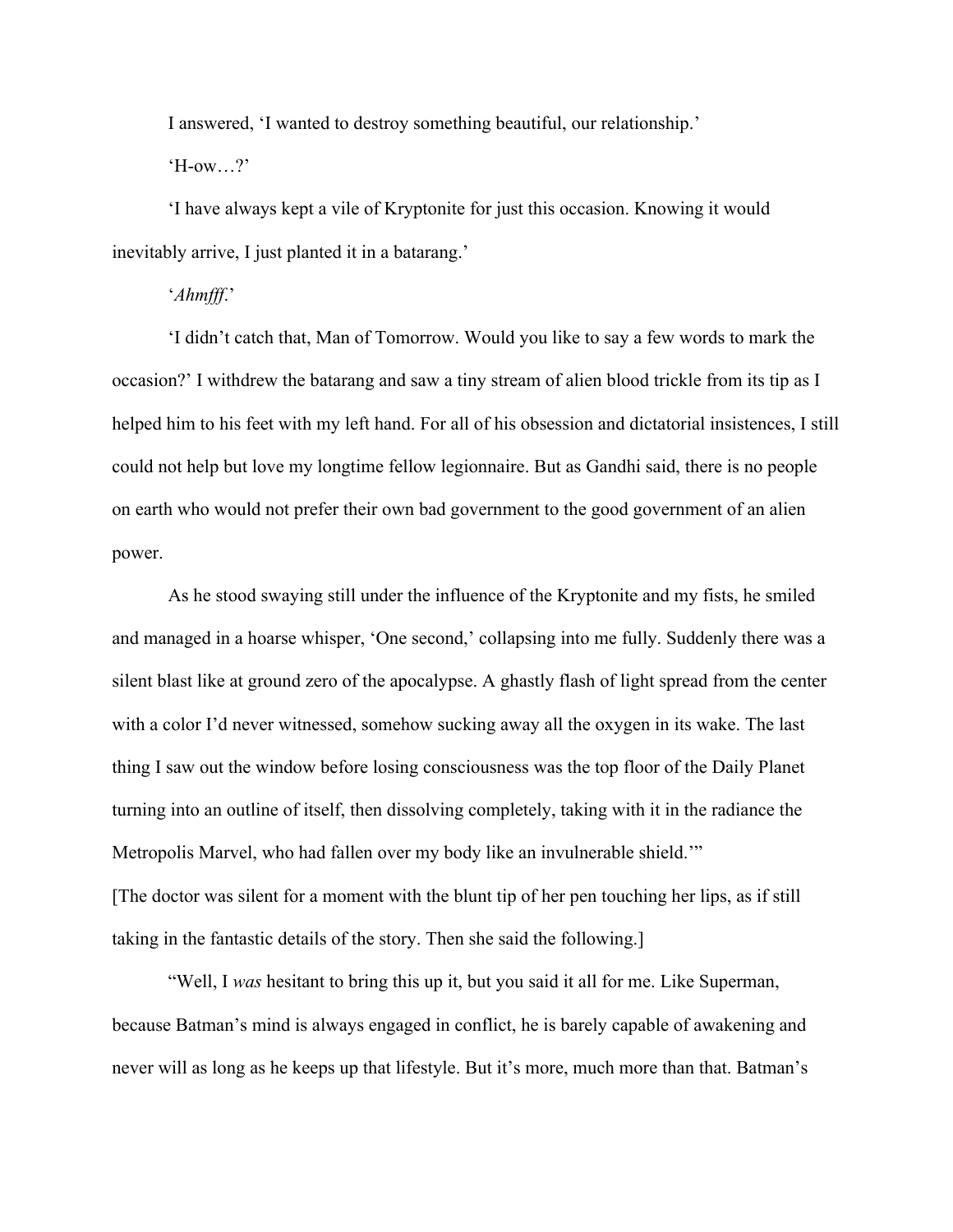mind is actually damaged. In short, as you say, he's a psycho boy. The combination of the two, the psychosis and the violence, inevitably leads here to Arkham Asylum. Just as Superman's super-intellect is matched with that of Lex Luthor's brain power, Batman is matched with the Joker in terms of insanity.

If anyone ever portrays your Batman in a movie, it should be Christian Bale because he characterized Batman perfectly when he previously starred as Patrick Bateman in *American Psycho*. Ironically, not only is Bateman one letter away from Batman, but Batman is only one step away from being Bateman. Like Batman, Bateman wears a mask. But after peeling it off he still does not know who is behind it. Like Bruce Wayne, Patrick Bateman is an economically privileged, white, well educated, urban American male who refuses to let anyone become close to him. Much more tragic for both, they refuse to be mindful of themselves and are unaware of the interconnectedness of their personalities with those of their perceived antagonists. Both entertain as socialites who maintain a façade of affability while hiding a dark secret behind cold eyes.

Like Batman, Bateman's inability to know the truth of himself or what he has done is not due to a failure in his memory. In fact, the memories and intellectual capacities of Bateman and Batman are greater than their peers. But in both cases their failure to know is a problem of false perception. This has always been the case with humanity, just as the Buddha explained. This trait manifests according to historic circumstances in different times. In our time and place, the personality manifests in post industrial America as Bateman's obsession with Whitney Huston, horror porn, business cards, and cocaine, all of which shapes his view of others as meat and bones. Batman's worldview is no less degenerate.